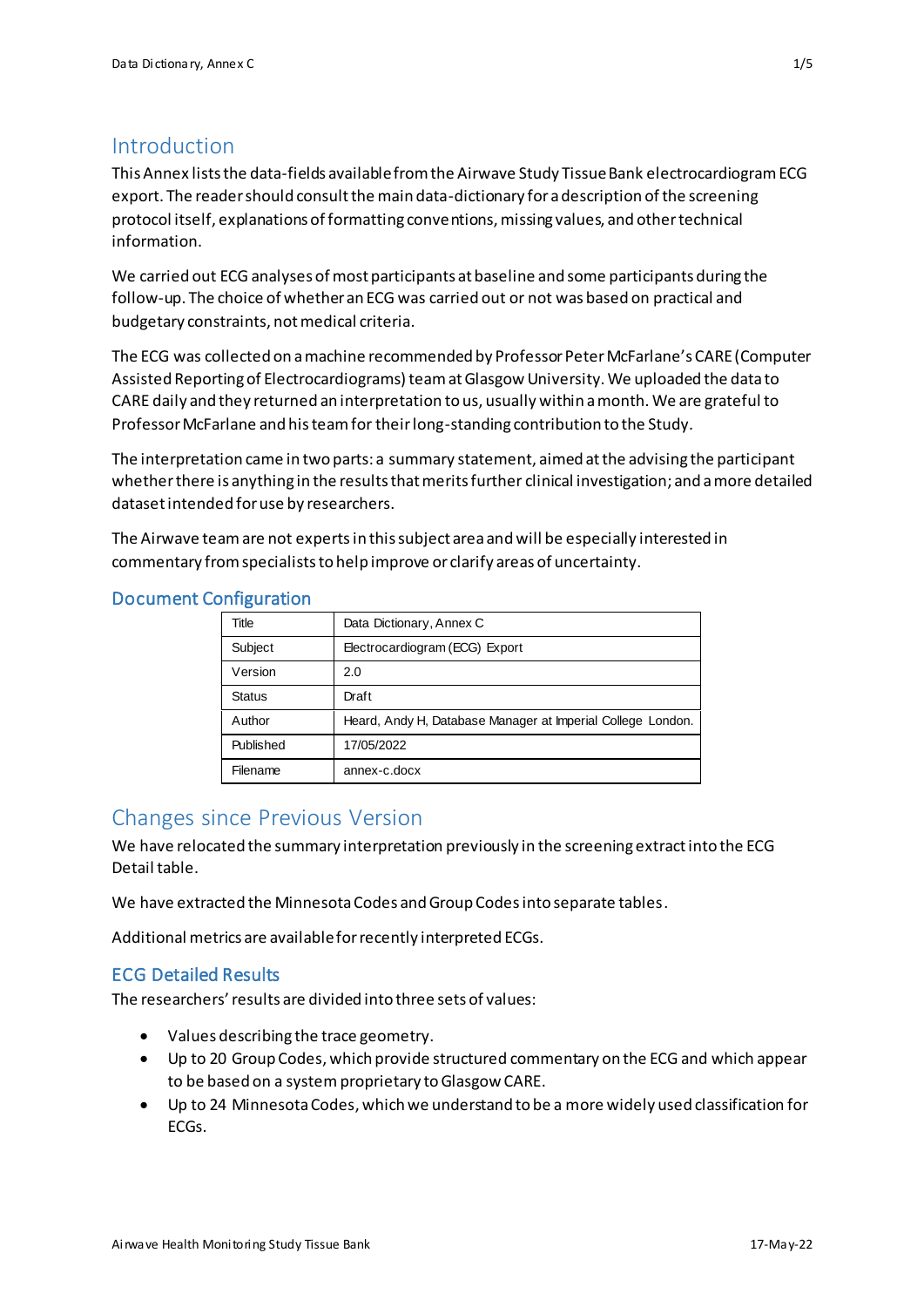## Glasgow Group Codes

Each Group Code is represented as three values: a group number (2 digits), a statement type (2 digits) and statement code (5 digits). Taken together, they form a compound key within a table of narrative interpretations. We present here the narrative interpretation only, though raw groupcodes are available if required (contact the Airwave team for details).

The statements are intended to be read in order, and the succeeding statement can sometimes refer to the preceding statement. For example, PROBABLE NORMAL VARIANTmay appear more than once, in each case it refers to the previous statement.

### Minnesota Codes

Each Minnesota Code consists of a three digit number that corresponds to a narrative interpretation. As we have no easy access to a lookup table, we have exported the codes we received from CARE in the format given to us. The hyphens were removed by CARE, though we understand the normal convention is to keep them in.

### Missing Values

In other datasets we use a "Contingency" value to explain why certain values are missing (exprotocol, not-found, not collected etc.). For numeric variables, the contingency codes are negative numbers because valid laboratory assay results, for example, are always non-negative. Within the ECG dataset, however, values can be legitimately negative, and so our usual convention is unavailable.

That said, there is rarely any great story behind the reason for an ECG-related value being missing. It will usually be because the value is not applicable in the circumstances, or there was a technical failure. In the rare circumstances where we do need to distinguish missing valuesfrom the results of a technical error, the tables explain the substitution values used.

## Interpretation Systems

The interpretation systems used by CARE evolved over the course of time. The first version was used from the beginning (2004) until June 2011; a later version from June 2009 until May 2015 (note the overlap, which resulted from compatibility issues with olderECG carts), and the most recent version from November 2015 onwards.

Later systems included more data and so we have provided a label that states which system was used for each ECG.

A small number of results were interpreted manually from the paper trace. This happened when data being transmitted to CARE was lost because of technical faults. Very limited interpretation of these ECGs was possible.

## Results Not Exported at this Release

Two variables that have not been exported are:

- **ecg\_cart**: available for 16% of results, this is an identifier for the machine used. Any researcher
- **ecg\_comment**: available for 3% of results, this is free format text relating that tends to relate either to the ECG itself ("lead 1 won't stick to patient") or participants' self-reported cardiac diagnoses. Because of the risk of disclosing personal data, we have not exported these results.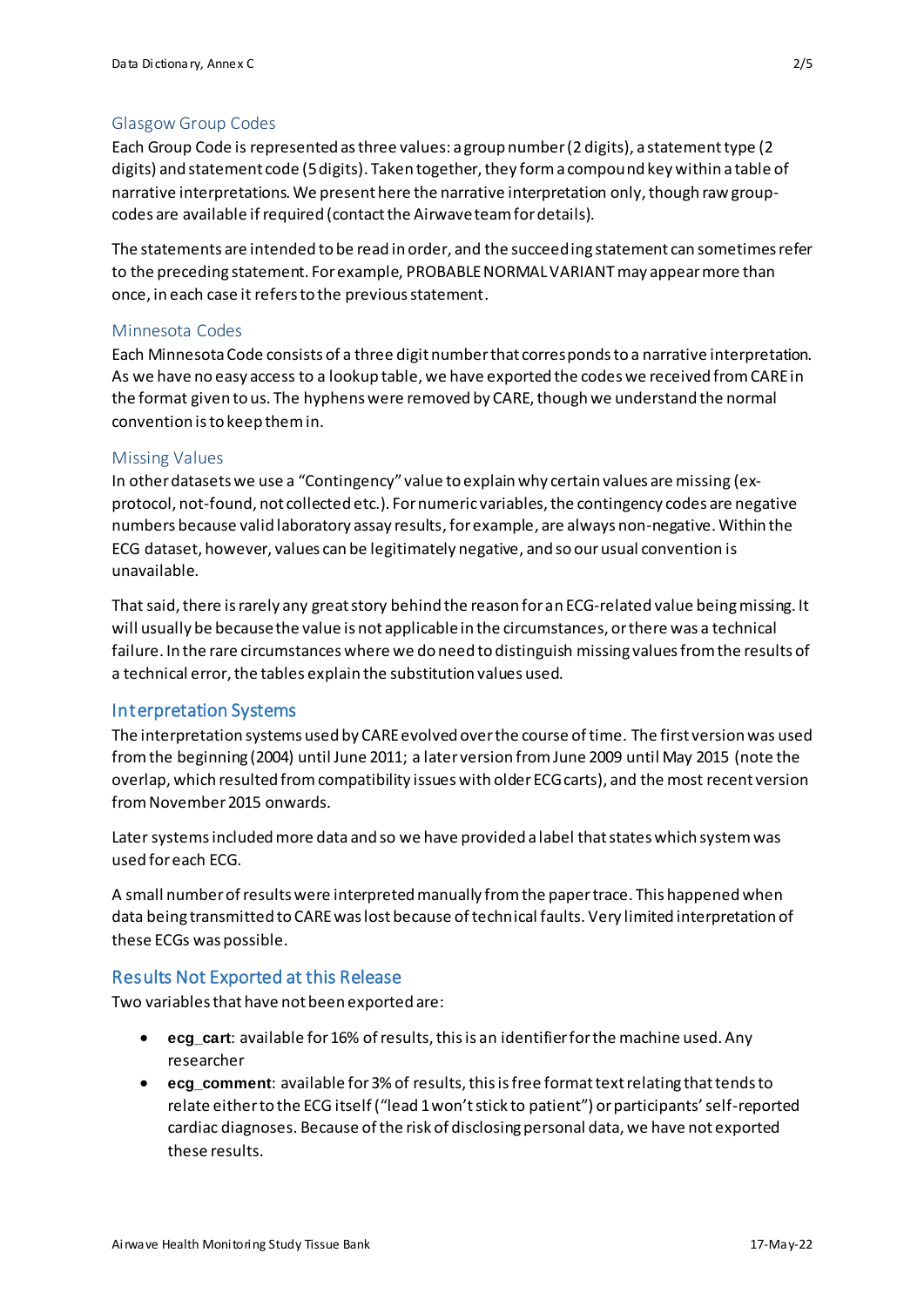If you want access to these data, please get in touch with us.

### Trace Geometry

| Label                  | <b>Type</b>   | <b>Commentary</b>                                                                                                                                                                                                                                                                       |
|------------------------|---------------|-----------------------------------------------------------------------------------------------------------------------------------------------------------------------------------------------------------------------------------------------------------------------------------------|
| ecg_id                 | NUMBER (17)   | This is a unique ID generated by the ECG management<br>system. It appears to be generated from the recording<br>date, time and recording device identity. For manually<br>interpreted results we have constructed ecg_id using<br>prefix "MAN" and a coded value of the recording time. |
| barcode                | NUMBER (5)    | Health-screening identifier.                                                                                                                                                                                                                                                            |
| when_recorded          | <b>DATE</b>   | A timestamp from the ECG machine.                                                                                                                                                                                                                                                       |
| interpretation_system  | STRING(1)     | System version of the interpretation system used. See<br>explanation above.                                                                                                                                                                                                             |
| summary_interpretation | <b>STRING</b> | The summary interpretation. We were advised by<br>Professor McFarlane that only summary reports including<br>the word "ABNORMAL" suggest that further clinical<br>investigation is merited.                                                                                             |
| Ivh_interpretation     | <b>STRING</b> | A statement relating to any ventricular hypertrophy<br>diagnosed. This is only available when interpretation $= 3$ ;<br>otherwise "EX-PROTOCOL".                                                                                                                                        |
| minnesota_codes        | <b>NUMBER</b> | Quantity of Minnesota Codes reported for this ECG                                                                                                                                                                                                                                       |
| group_codes            | <b>NUMBER</b> | Quantity of Group Codes reported for this ECG                                                                                                                                                                                                                                           |
| heart rate             | <b>NUMBER</b> | Pulse rate in beats per second.                                                                                                                                                                                                                                                         |
| p_axis                 | <b>NUMBER</b> | P axis.                                                                                                                                                                                                                                                                                 |
| qrs_axis               | <b>NUMBER</b> | QRS axis.                                                                                                                                                                                                                                                                               |
| t axis                 | <b>NUMBER</b> | T axis.                                                                                                                                                                                                                                                                                 |
| qrs_duration           | <b>NUMBER</b> | QRS duration.                                                                                                                                                                                                                                                                           |
| pr_interval            | <b>NUMBER</b> | PR interval.                                                                                                                                                                                                                                                                            |
| qt_interval            | <b>NUMBER</b> | QT interval.                                                                                                                                                                                                                                                                            |
| qtc_interval           | <b>NUMBER</b> | QT interval.                                                                                                                                                                                                                                                                            |

# LVMI and Voltage Based Indices

These analytic results are available in the trace-geometry table when **interpretation\_system** = 2 or 3. The following description of these derived values was provided to us by Glasgow CARE in August 2011.

### LVMI Rautaharju

Described in [Rautaharju PM, et al; Am. J. Card. 1988; 62:59-66]. The units are  $g/m^2$ .

**Males:**-36.4 + 0.01 RV5 + 0.02 SV1 + 0.028SIII + 0.182 (T-) V6 - 0.148 (T+) aVR + 1.049 QRSd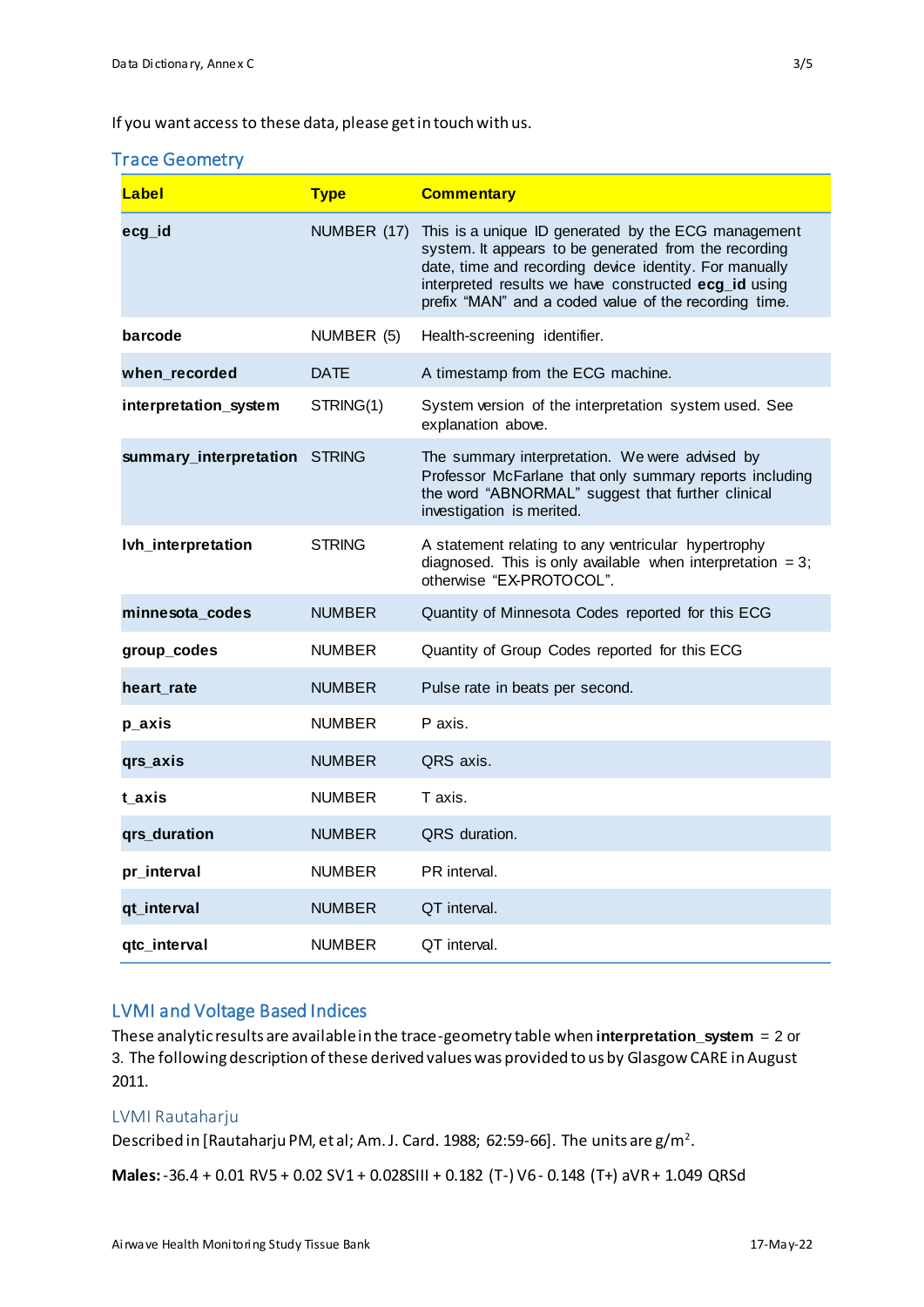**Females:** 88.5 + 0.018RV5 + 0.053 SV5 – 0.112 SI + 0.108 (T+) V1 + 1.7 (T-) aVF – 0.094 (T+) V6

Where Q, R, S voltages are all positive ( $\mu$ V) and S=max(Q,S) and R=max(R,R').

The equation for black females is different from the one above, and has not been used in this extract.

### LVMI F. Huwez

Described in [Huwez F; PhD thesis, University of Glasgow, 1990]. The units are g/m<sup>2</sup>.

**Males:** 99.6615 + 0.03358 SV5 + 0.10121 (T+)V1 – 0.4231 (T-)V1 + 0.12692 (T-)V6.

**Females:** 115.1371 – 0.04284 RIII – 0.02134 SV3 + 0.4927 STV1 + 3.1725.

### Cornell Index

Described in [Casale PN, et al; J. Am. Coll. Cardiol.; 1985; 6: 572-580] and [Casale PN, et al; Circulation; 1987; 75: 565-572]. The units are  $\mu$ V.

The Cornell index is the sum of the maximum  $R$  (or  $R'$ ) amplitude in aVL and the maximum of absolute S or absolute Q amplitude in V3. For females this value is increased by 600 $\mu$ V.

**Males:**RaVL + │SV3│

**Females:**RaVL + │SV3│+ 600

### Cornell Product

Described in [Molloy TJ, et al; J. Am. Coll. Cardiol.; 1992; 20: 1180-1186-580] and [Okin PM, et al; J. Am. Coll. Cardiol.; 1995; 25: 417-423]. The units are µV.S.

This Cornell Product is defined as Cornell Index x QRS duration.

#### Sokolow-Lyon Index

Described in [Sokolow M, Lyon TP et al; Am. Heart J. 1949; 37: 161-186]. The units are  $\mu$ V.

The Sokolow-Lyon index is the sum of the maximum of absolute S or absolute Q amplitude in V1 and the maximum R (or R') amplitude in V5 or V6: │SV1│ + maxRV5/6.

#### QRS Voltage Sum

Described in [Okin PM, et al; Hypertension 1998; 31: 937-942]. The units are  $\mu$ V.

QRS Voltage Sum is the sum of absolute values of QRS amplitudes in each lead.

### QRS Voltage Product

Described in [Okin PM, et al; Hypertension 1998; 31: 937-942]. The units are µV.S.

The QRS Voltage Product is defined is the sum of the products of QRS duration and the absolute values of QRS amplitudes in each lead.

| Label           | <b>Type</b>   | <b>Commentary</b> |
|-----------------|---------------|-------------------|
| p_duration      | <b>NUMBER</b> | P duration.       |
| Ivmi_rautaharju | <b>NUMBER</b> | LVMI Rautaharju.  |
| Ivmi_f_huwez    | <b>NUMBER</b> | LVMI F. Huwez.    |